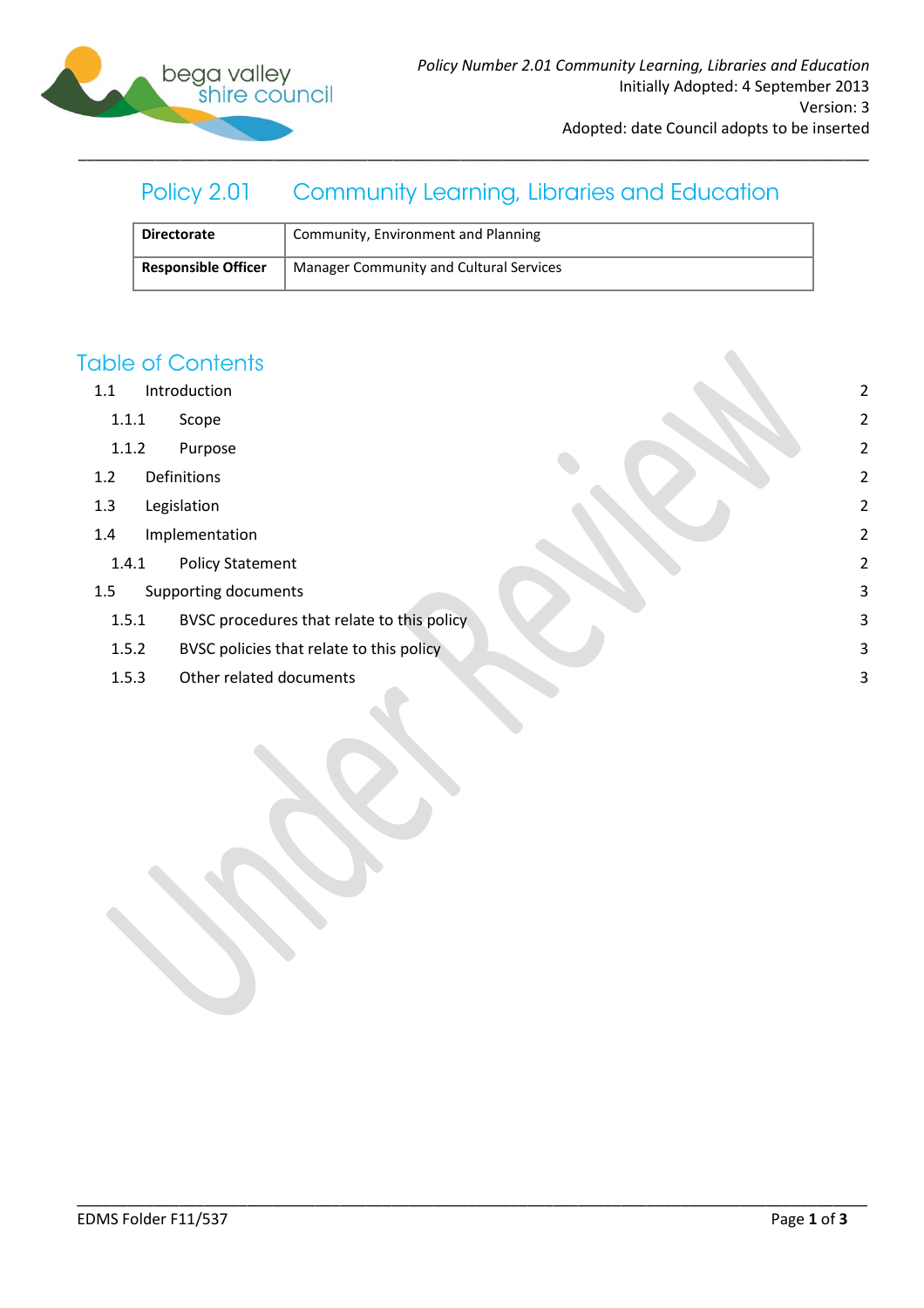

# <span id="page-1-0"></span>1.1 Introduction

### <span id="page-1-1"></span>1.1.1 Scope

This policy encompasses the processes implemented to facilitate and encourage community learning, library services and education across the Bega Valley Shire.

### <span id="page-1-2"></span>1.1.2 Purpose

To enhance opportunities for life-long learning through the provision of services and the development of key partnerships with educational institutions.

# <span id="page-1-3"></span>1.2 Definitions

Nil.

# <span id="page-1-4"></span>1.3 Legislation

*Library Act of NSW (1939)*

# <span id="page-1-5"></span>1.4 Implementation

#### <span id="page-1-6"></span>**1.4.1 Policy Statement**

Bega Valley Shire Council will support community learning and education by:

- developing and implementing a Library Service Strategic Plan which guides the provision of modern, efficient and accessible library services that are centres of learning, technology, culture and social interaction for the community
- using inclusive practices in design, delivery and evaluation of library programs, collections, services and  $\bullet$ facilities providing library services which are responsive to community demand
- improving access to education, training and employment pathways for young people in partnership with  $\bullet$ key stakeholders
- offering programs and services that expand opportunities for learning
- partnering and collaborating with providers to strengthen education, training and employment pathways
- utilising culturally informed approaches to collection management in accordance with the Aboriginal and Torres Strait Islander Library and Information Resource Network (ATSILIRN) Protocols for Libraries, **Archives and Information Services**
- supporting initiatives that promote access to formal and informal training
- developing partnerships with universities, vocational education providers, community colleges, primary schools, high schools and non-government organisations to enhance the opportunities for lifelong learning and education across the shire
- advocating to other levels of government for appropriate access to quality education, training and employment pathways for people of all ages and abilities.

\_\_\_\_\_\_\_\_\_\_\_\_\_\_\_\_\_\_\_\_\_\_\_\_\_\_\_\_\_\_\_\_\_\_\_\_\_\_\_\_\_\_\_\_\_\_\_\_\_\_\_\_\_\_\_\_\_\_\_\_\_\_\_\_\_\_\_\_\_\_\_\_\_\_\_\_\_\_\_\_\_\_\_\_\_\_\_\_\_\_\_\_\_